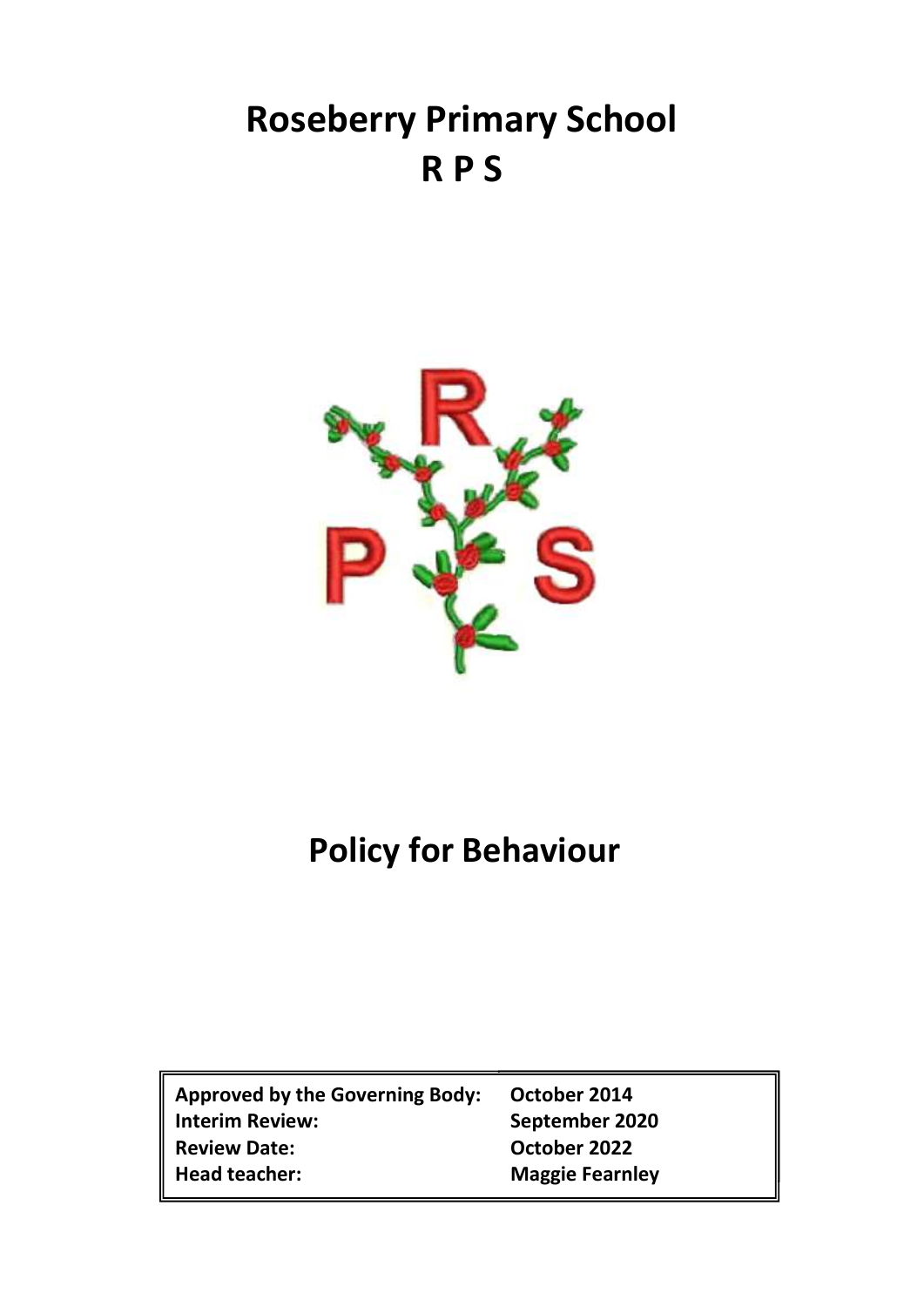#### **Mission Statement**

#### **"Good Behaviour is a necessary condition for effective teaching to take place."**

#### **(Education Observed 5 – DES 1987)**

At Roseberry Primary School we seek to encourage a calm, purposeful and happy atmosphere where good relationships exist within a caring environment where all children are given the opportunity to achieve their potential. As well as this, we place the United Nations Convention of the Rights of the Child at the heart of our practice to improve well being and help all children and young people realise their potential.

Children are encouraged to develop independence and self discipline in order to demonstrate the accepted behaviour and act in a way which allows all children to have their rights respected.

A consistent approach to behaviour amongst the school community ensures that all pupils, staff and parents work to a common goal based on mutual respect and understanding of others.

At Roseberry we are careful to distinguish between the child and their unacceptable behaviour. We ensure that all children understand they have a part to play when making choices about their actions so that all children have their rights met.

WE ALL HAVE AN EQUAL PART TO PLAY!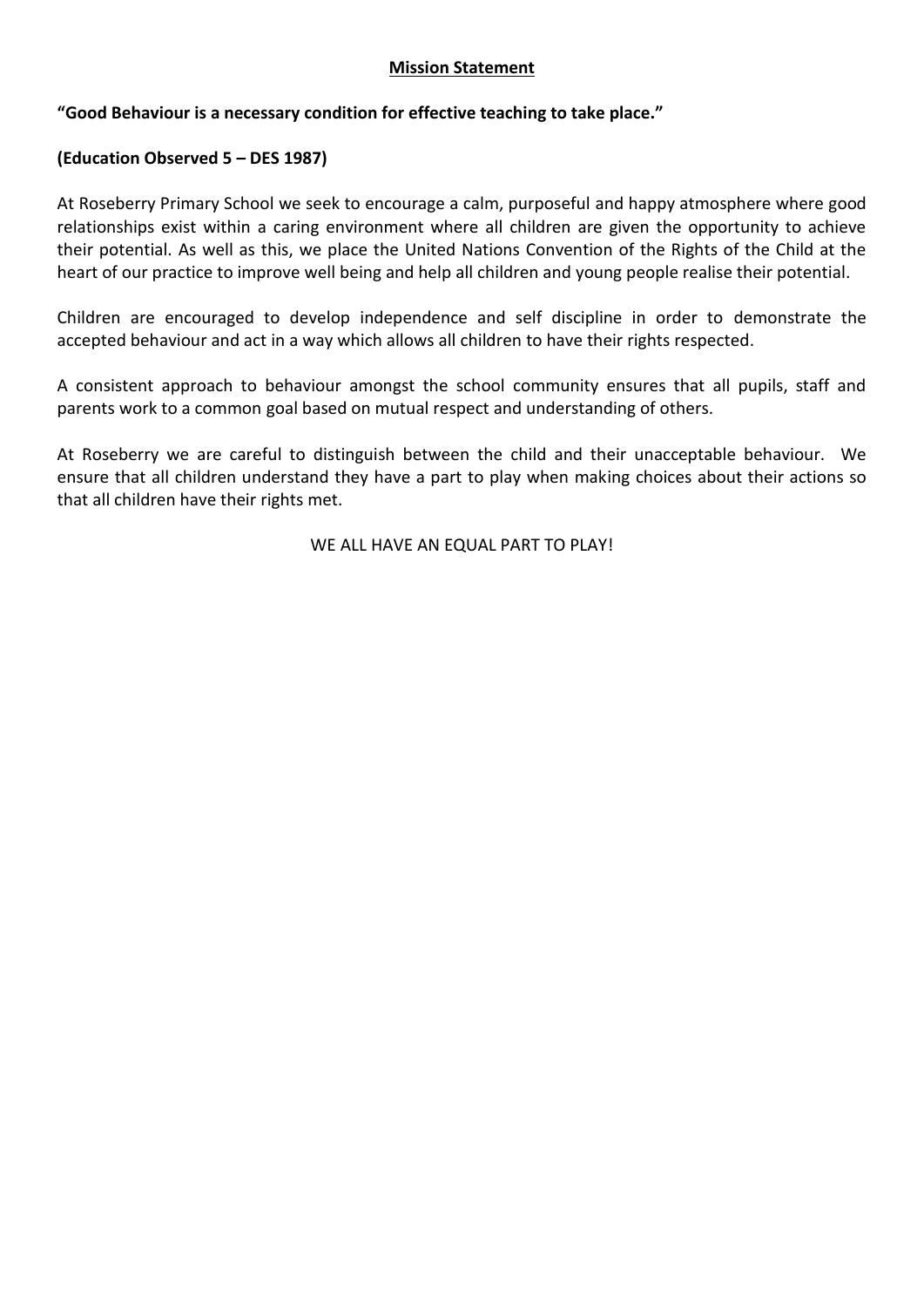# **Rewarding Good Behaviour**

The basis of our reward system is the acknowledgement and celebration of good behaviour. We seek to inspire children to achieve high standards of discipline and academic achievement by praise, encouragement and positive reinforcement of good behaviour. At Roseberry, this is achieved in a number of ways.

- Effective use of praise linked directly to the School Rules (vision character 'I can…' statements)
- Verbal praise and smiling at children
- Stickers or smiley faces
- Certificates
- Golden Time
- Sending good work to other staff members for reward or praise
- Good work assembly
- Individual class reward systems
- A golden ticket system for children who display good behaviour above and beyond what is expected of them.

# **Praise**

Teachers will reward children for work or good behaviour with a variety of different rewards, e.g. stickers, verbal praise and discussion about what the child has done. On occasion children will be sent to other colleagues or the Head teacher when the teacher feels that the child has made a special achievement in the context of their ability.

#### **Certificates**

Pupil of the Week Each class teacher will choose a child to receive a certificate for displaying specific characteristics linked to our Avatars, e.g. for not giving up during a difficult maths problem like Steely Resilience. A child from the class will be awarded with a certificate during the Friday assembly.

Attendance Certificates will be given each term for full attendance and accompanied by a small prize. Reward certificates may be given out in assembly, an example would be for swimming.

# **Golden Time**

All children will be given 30 minutes of golden time on a Thursday or Friday afternoon. Time lost during the week will be deducted from golden time.

Golden time activities will be planned during the first week of each half term with the children. It is important that staff support children in choosing a variety of activities to broaden their experiences. The children will then choose, as a class, which activity they will do each week. Activities may on occasion be linked to topic work or to the time of year, or to the '100 things to do before leaving Roseberry' list of activities. The activities and rights of access will be displayed prominently in all classrooms next to the traffic light system.

Teachers in Early Years will consult with children about the activities they would like to do for golden time but may also suggest further activities which may be more appropriate.

Children who are given a reminder and a warning will be asked to move their name from the green traffic light to the amber and then to the red (if this behaviour continues). Children who are moved to red will miss 5 minutes of their Golden Time for that week. At this point staff need to consider whether an individual behaviour plan would be more suitable for the child.

One activity will be chosen by the children as an end of term treat which will last for a longer period of time. This will only be for those children who have consistently followed the school rules. Children who have made three moves on the behaviour system over the term will miss the end of term treat. A move from green to amber constitutes one move, a move from amber to red constitutes a further move therefore two moves have been made, a third move would result in the loss of the end of term treat. A child who moves straight to red should be regarded as having had two moves so a further incident would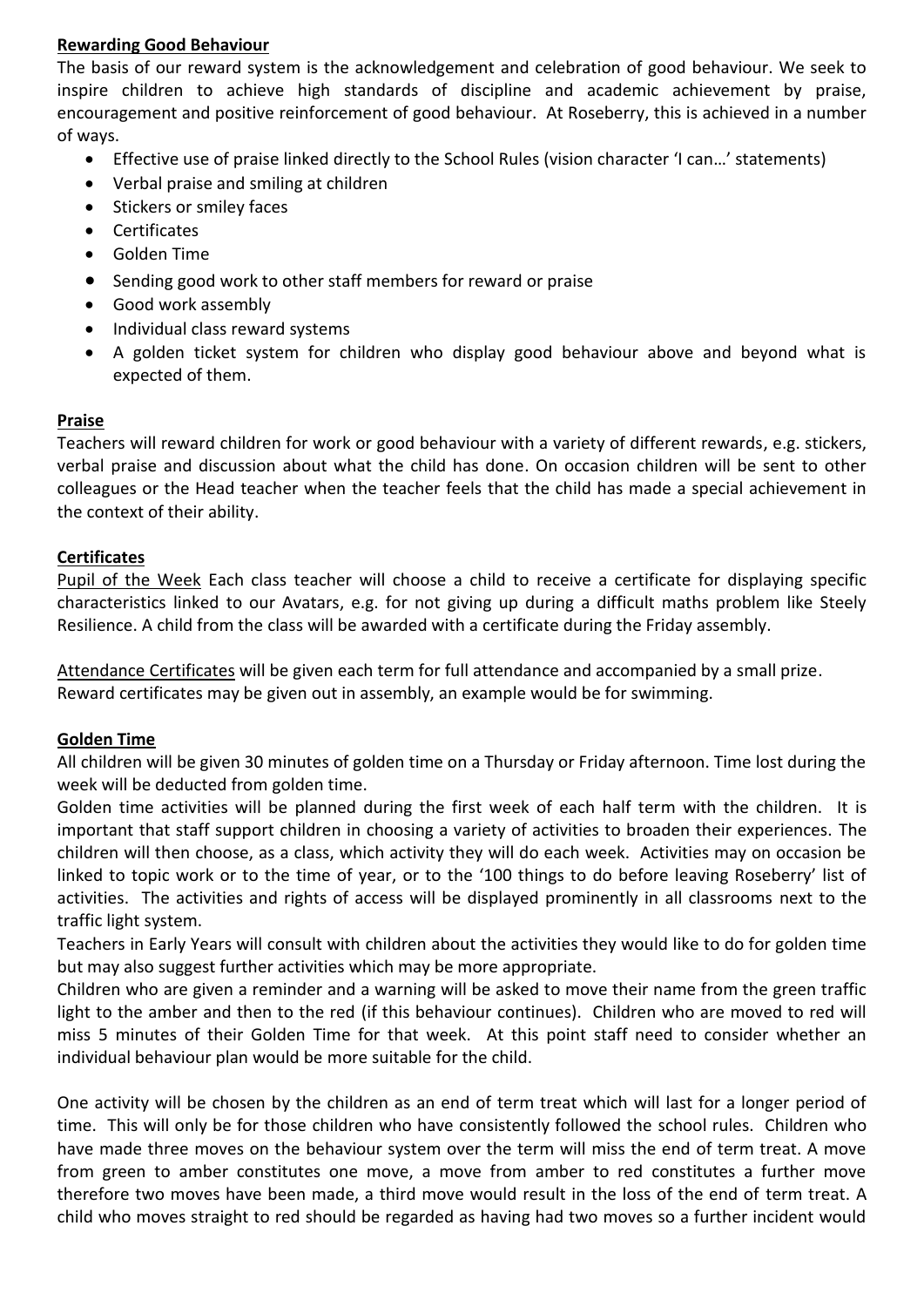also mean loss of the end of term treat. It is important that as soon as a child has been moved to the red traffic light, the class teacher speaks to the child's parents or carers preferably in person or if not over the phone and considers whether the child should remain on the school behaviour system or be given their own individualised plan (see Addendum)

#### **Rights Respecting Schools Assembly**

A RRSA assembly will be held every two weeks with the aid of the school Rights Respecting Champions. The focus of this assembly will be current Rights Respecting issues within school, the local community or around the world. (Due to Covid-19, RRS Assemblies will be held in classes).

#### **Classroom Rewards**

It is expected that teachers have a positive reward system in addition to the traffic light system which is appropriate to the needs of the children within their class. The same system may be used between both classes in the same year group.

#### **Golden Ticket System**

The golden ticket system works alongside the classroom traffic light system. It is for children whose behaviour is above and beyond that expected of them. When a member of staff feels a child has display exceptional behaviour, they will be given a golden ticket and their name will be displayed on the golden briefcase in their classroom. During the Friday assembly children will take their golden tickets and place them in the golden briefcase, which will be located in the main hall, KS1 and KS2 will have their own briefcases. At the end of each term a ticket will be selected from each briefcase and the child whose name is on the ticket will be given a ten pound voucher for themselves.

#### **Children Outside of the Behaviour System**

At Roseberry we recognise that the usual systems for rewarding good behaviour do not work for all children and therefore different provision needs to be made for them.

These children will each have an individual behaviour plan with a target chart. The teacher will consider the needs of the child when setting achievable targets with a view to improving behaviour and returning to the school system where appropriate. If children reach the targets that have been specifically set for them they will receive rewards which have been decided on between the teacher and the pupil at the beginning of the week. Regular meetings will be held with parents to discuss progress as we believe parents need to play an active part in changing behaviours. Specific behaviour related activities will be completed during golden time led by a TA.

#### **Attendance**

Each week in the celebration assembly the class who have had the best attendance of the week receive a trophy and a monetary voucher for the class which can be used towards trips or treats for their class. If this class has also gained 100% they will be given an additional voucher. If all of the children come into school and are registered on time the class also earns an additional 50p voucher per day. In addition to this a numbered ball is selected from a box, each number refers to the number of a child on the class register. If the child selected has had 100% attendance, is dressed appropriately in school uniform and has remained on green on the behaviour system all week their class will receive an additional voucher towards their class fund. Children will not be named in the assembly if they have not met all the criteria but will be celebrated if they have. All money collected for attendance rewards will be saved and spent at the end of the year on a treat of their choice.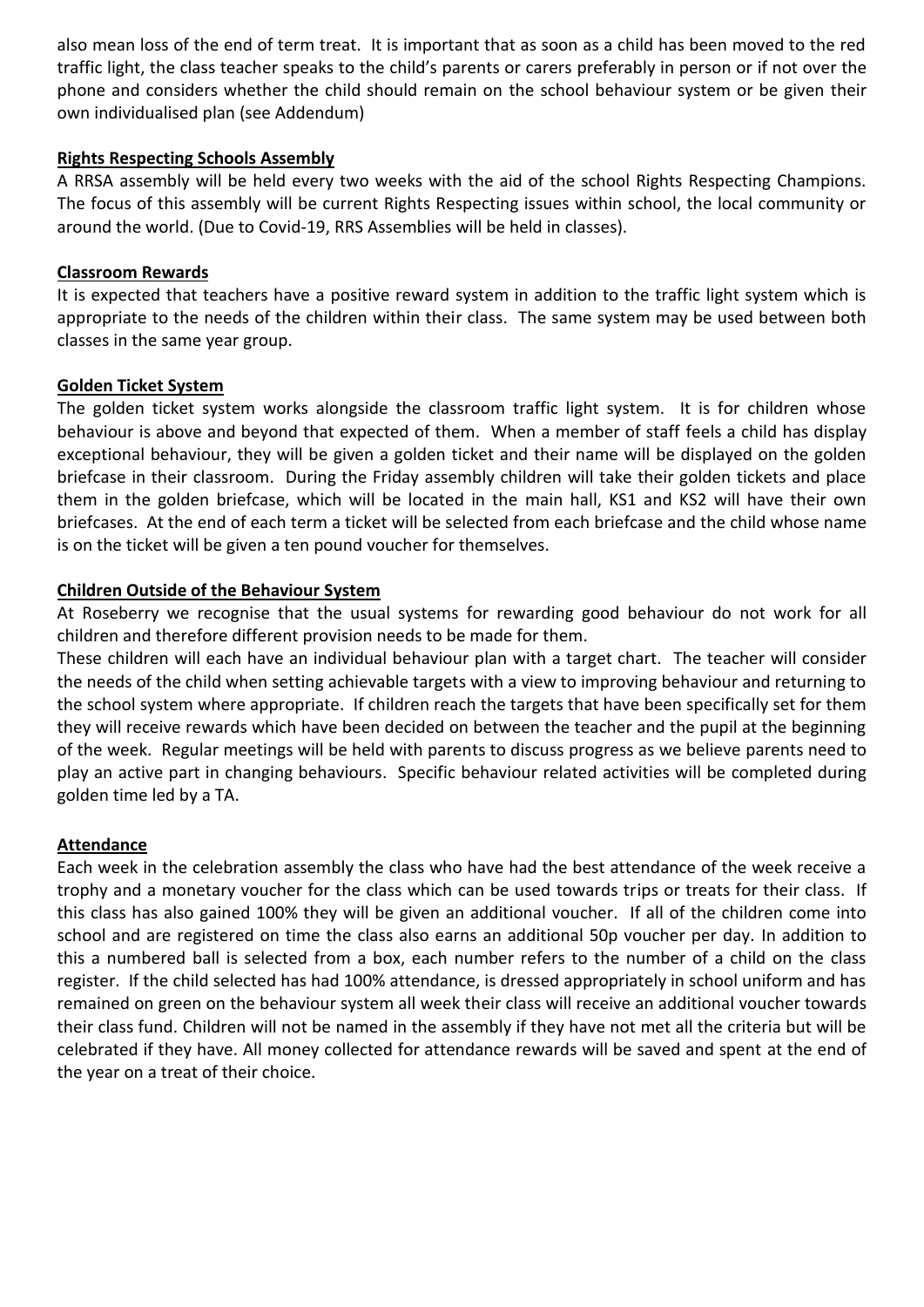# **The School Rules**

Our school rules are based on a set of vision characters and their values which children should be able to understand and demonstrate consistently through their voice, actions and choices.



• I can show kindness to others

- I can listen and appreciate being listened to
- I can see when others are hurt or upset and can help them
- I can help offer help to others when they need it
- I am proud of mine and others achievements
- I appreciate that we are all different and that is what makes our community special
- I can tell the truth, say sorry, admit and learn from it when I have made a mistake
- I understand that my actions, words and choices have consequences and may impact on others
- I am ready to learn, can ask for help when I need it and want to challenge myself
- I understand what I need to do to keep me healthy and happy
- We have big dreams and are able to set goals
- We believe in ourselves and in others and understand that we can achieve anything
- We like to help people and to support others in the community
- We believe that we are all equal and that stereotypes should be challenged
- We believe that working hard is important at school and at home
- We understand that reading and homework will help us widen our ideas
- We respect ourselves and others as individuals and challenge those who don't
- We are proud of who we are
- We are interested in the difference and similarities in school including our different beliefs, cultures likes and dislikes
- We listen to others when they are speaking and can follow instructions given by an adult



Annie & Arnie



- I can talk about the things I enjoy
- I can talk about the things that other people enjoy doing
- I understand that I should take the opportunities offered to me
- I understand that different people enjoy doing different things
- I understand that I might not be good at everything but I can like doing them
- I can talk about what makes me different to my friends and why that makes me special
	- I can enjoy sharing positive experiences with others
	- I have big dreams and can set myself challenges to achieve them
- I can motivate myself and others and encourage them to make good choices
- I understand that I am an individual and have my own likes and dislikes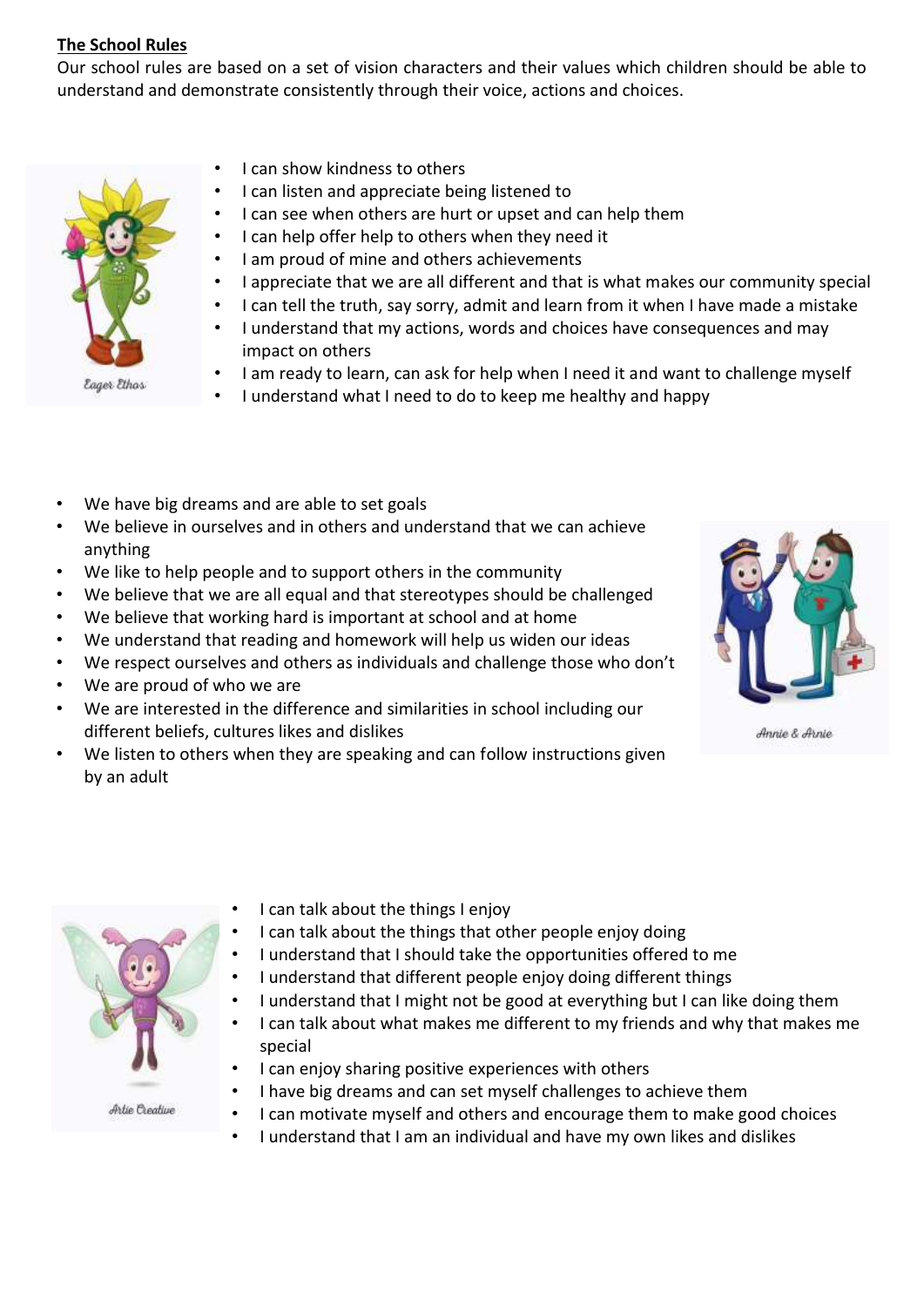- I am motivated and have high aspirations
- I am always ready and prepared for school
- I wear my uniform with pride
- I can work with others
- I believe in telling the truth and can say sorry when I have made a mistake
- I can take care of my property, the property of others and the school
- I can follow instructions
- I am polite and respectful to others
- I can say "please" and "thankyou" without being prompted
- I can express my feelings and emotions





Steely Resilience

- I will always give my best and not give up
- I will ask for help when I need it
- I can talk about things that I find difficult
- I can listen to feedback and will use it to help me move forward
- I can help others when they are finding things difficult
- I can recognise when I have done well and can celebrate
- I can recognise and values others when they have succeeded
- I understand my feelings when I get things wrong or have made wrong choices
- I understand that we learn from our mistakes
- I understand that my learning is a journey
- I can work as part of a team and support others when needed
- I can work together with others to achieve a shared goal
- I can communicate with my team mates and with others
- I can talk about the benefits of being part of a team
- I understand the similarities and differences in our team and value them
- I know that I need to be adaptable and able to make changes when I need to
- I enjoy taking part and whilst enjoying winning I am a graceful loser
- I understand that my behaviour choices can impact on those around me and how well I achieve
- I understand that being part of a team helps me cope with challenges and new experiences and make them more enjoyable



Teamwork Tango

**At the start of each year, each class will devise a class charter which incorporates the rights of the child and their own set of agreed actions to respect the rights of others which will complement the school rules. These will include agreed actions with regards to wet playtimes. Charters are also integrated into other areas around the school such as the lunch hall and the playground.** 

**Children should be reminded that they are to uphold the school rules at all times including PE sessions, sporting events, after school clubs and trips outside of school.**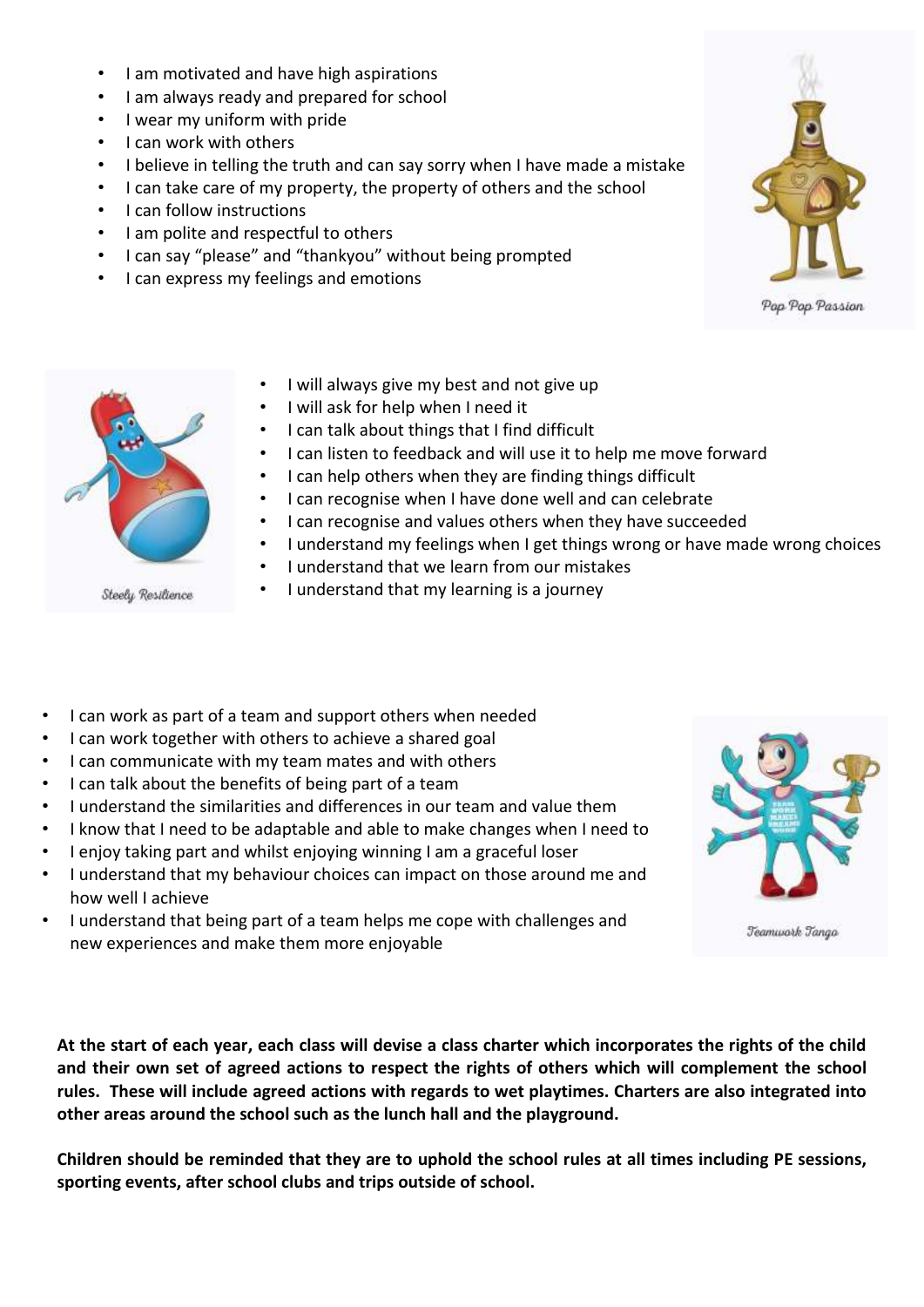#### **Sanctions for Unacceptable or Inappropriate Behaviour**

Children should know and understand why their behaviour has been inappropriate or unacceptable and appropriate actions taken.

#### **Sanctions are as follows:**

Stage 1: Reminder about expectations and what consequences will follow.

Stage 2: Warning given.

Stage 3: Removal from the situation, isolation within the classroom.

Stage 4: Removal to another classroom (work of an appropriate level to be taken and completed in isolation).

Stage 5: Taken to the Head teacher.

#### **Refusal to do as asked, swearing, fighting, stealing or hurting others will result in immediate removal to the Head teacher or a senior member of staff.**

- At stage 3: Children will move to the amber traffic light. *These actions represent a loss of 5 mins of Golden Time.*
- At stage 4: Children will move to the red traffic light *These actions represent a loss of 10 mins of Golden Time and parents will be informed by the class teacher in person on over the telephone.*
- At stage 5: The Head teacher will speak to the pupil and will consider what actions need to be taken. Parents will be contacted and invited into school to discuss the pupil's behaviour.

# **We feel it is important that each day allows the children a fresh start therefore only the loss of golden time is carried forward through the week.**

# **Physical Restraint**

# **Restraint will only be used in the most extreme circumstances when there is a safety concern.**

We are not entitled to use force, man handle children, pull, push, drag or grab them except to prevent injury to themselves or others.

Children who have been identified as a potential risk to cause themselves or others injury will be included on the SEN register, their specific needs detailed on an Individual Behaviour Plan along with agreed actions (which will also be agreed to by parents) and a nominated persons to deal with their behaviour.

If we use force in other circumstances a parent is entitled to pursue the matter fully and the teacher or supervisor involved would if found to have used physical force or restraint for reasons other than preventing injury to a child, be likely to face disciplinary proceedings.

# **Exclusion** (See also exclusion policy)

When a child's behaviour represents an unacceptable threat to health and safety in school or to the educational progress of others in school the Head teacher may consider excluding for a fixed term period or in exceptional cases permanently.

#### **Leaving the Premises**

In the serious event of a child leaving the premises, the Head teacher or members of the Senior Leadership Team should be informed immediately. They will be responsible for informing the police and the child's parents or guardians. A member of staff should observe the child if practical to do so, but on no account should they chase or follow the child.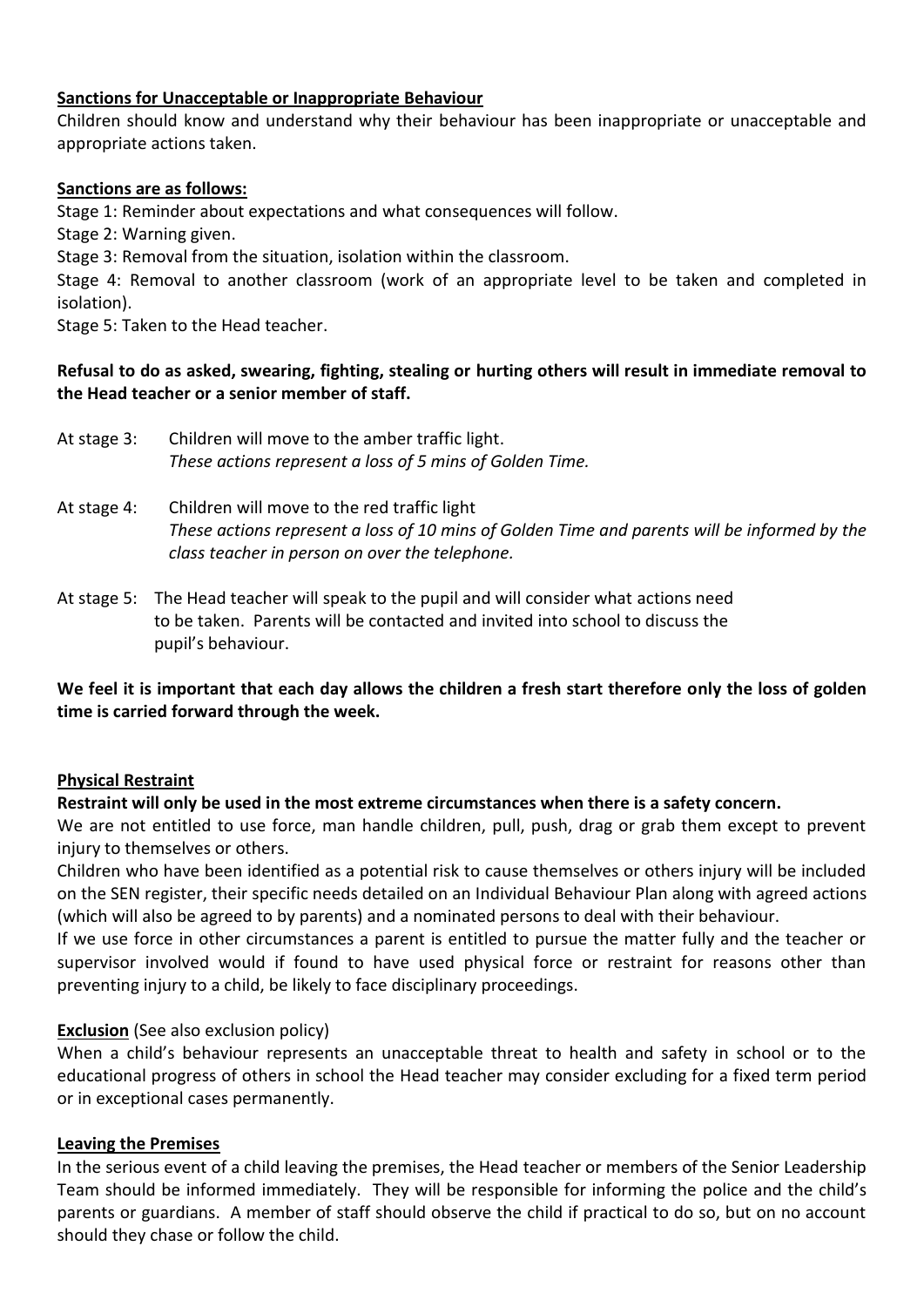#### **School Trips and Sporting Events**

**We aim to include all children in school trips and sporting events that take place during school hours.** If there are any concerns about individual or group safety a risk assessment will be carried out before places are confirmed.

# **The School Community**

The behaviour policy is the responsibility of all within the school. It has been devised by the staff and shared with other members of the community in order that it can be applied fairly and consistently and be followed by all pupils, staff, and parents and as appropriate visitors to the school.

# **Parents**

At Roseberry we work with parents to improve the behaviour of their children. They are informed when incidents occur, are given the circumstances and are invited to discuss the situation if they or the school feel it necessary to do so. On occasion a home-school book is used to inform the parent on a daily basis about their child's day.

We ask parents to:

- To encourage their children to recognise the importance of education and learning.
- To back the application of the behaviour policy, and its systems, rewards and sanctions.
- To encourage their children to respect staff, pupils and the school environment.
- To expect their children not to behave aggressively or violently.
- To keep school informed about occurrences at home that may impact on their child's behaviour in school.

# **The Governing Body**

The governing body has a responsibility for the health and safety of the whole school and for ensuring there is a positive ethos which leads to enhanced learning by the pupils.

# **Staff Training/Professional Development**

Staff will take part in training as and when required to inform them of current practices. The school regularly works with outside agencies to develop strategies to deal with the needs of specific children when concerns are raised about them and the initial steps taken in response have had little or no effect.

All staff will be correctly trained in positive handling in order to ensure, should the need arise, they understand and are able to use de-escalation safely.

# **Links to other Policies**

See attendance policy for details with regards improving attendance. Exclusion policy Anti-Bullying policy Child on Child Abuse Policy and Procedure Single Equality policy Positive Handling policy Rights Respecting School Policy

# **UNICEF- Rights respecting:**

The UN Convention of the Rights of the Child sets out human rights of every person under 18 and applies to every child. It places the rights of the child at the heart of everything it does. Our school community ensures that rights are learned, taught, practised, respected, protected and promoted. There are 54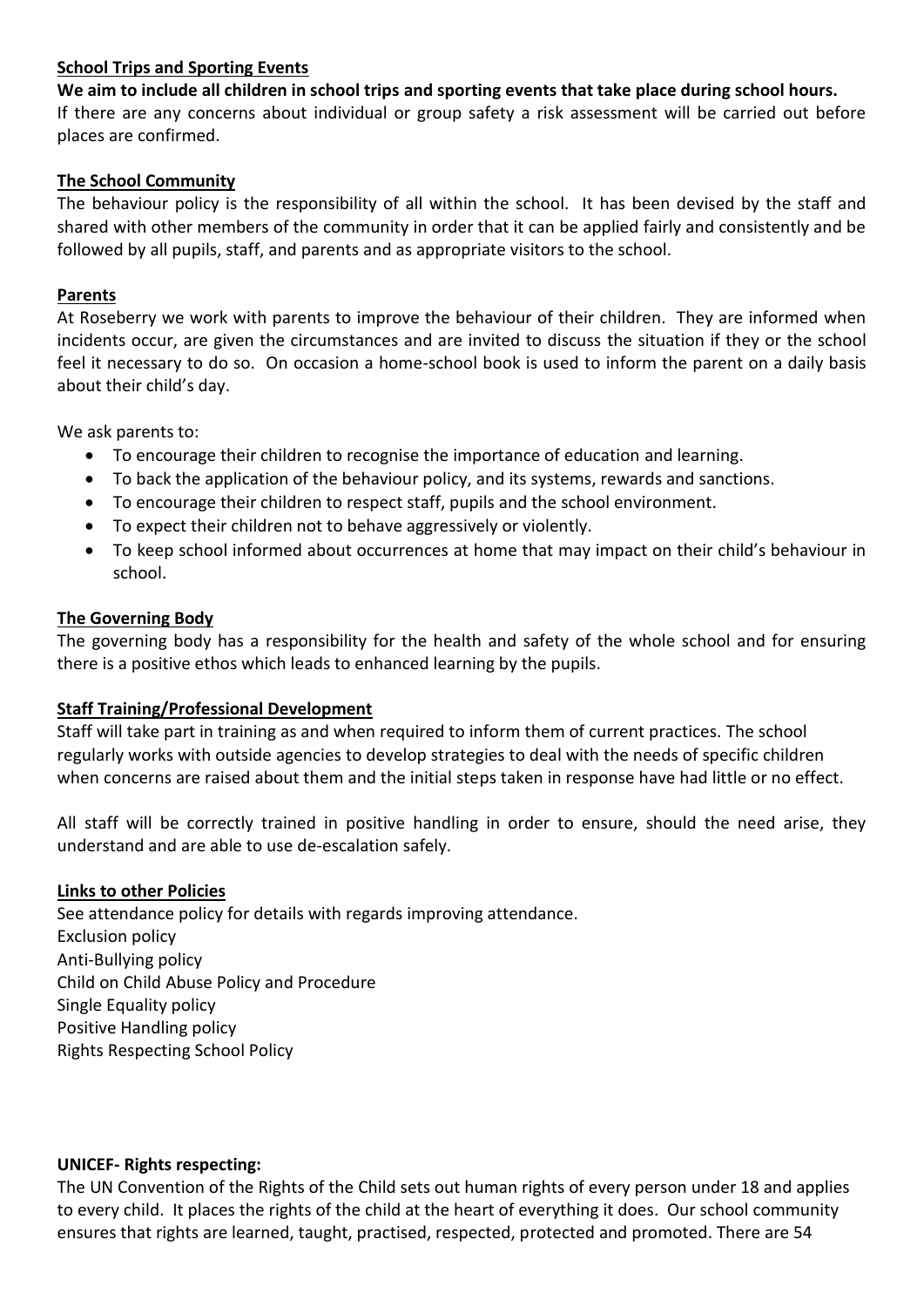articles in the UNCRC, (for a copy of these please ask the Rights Respecting Steering Group Chair) the following articles specifically underpin this policy:

| <b>Article</b> | Summary:                                    |
|----------------|---------------------------------------------|
| 2              | Non - Discrimination                        |
| 3              | Best interests of the child                 |
| 12             | Respect for the views of a child            |
| 13             | Freedom of expression                       |
| 14             | Freedom of thought, belief and religion     |
| 15             | Freedom of association                      |
| 16             | Right to privacy                            |
| 19             | Protection from violence, abuse and neglect |
| 23             | Children with a disability                  |
| 28             | Right to education                          |
| 31             | Leisure, play and culture                   |
| 42             | Knowledge of rights                         |

#### **Policy Review**

This policy document will be reviewed bi-annually by the Head teacher, Behaviour Team, Staff and Governing Body.

**Addendum** (Reviewed October 2016)

A move on the behaviour system from green to amber constitutes one move.

A move from amber to red constitutes a further move therefore two moves have been made.

A third move would mean a loss of the end of term treat.

A child who moves straight to red should be regarded as having had two moves so a further incident would mean a loss of the end of term treat.

When a child moves to red they should be removed from the classroom immediately and should lose five minutes golden time.

Phase 1 (Nursery): A child should be sent to another classroom for a period of 20 minutes Phase 1 (Reception): A child should be sent to another classroom for a period of 1 hour. Phase 2 (Key Stage 1): A child should be sent to another classroom for the morning or afternoon. Phase 3 (Key Stage 2): A child should be sent to another classroom for a whole day.

Teachers are responsible for sending age and ability appropriate work for children to complete in isolation as children should not disrupt the learning of the children in the class they have been sent to.

**Each half term is a fresh start for all children so all children start on the school behaviour system if appropriate.**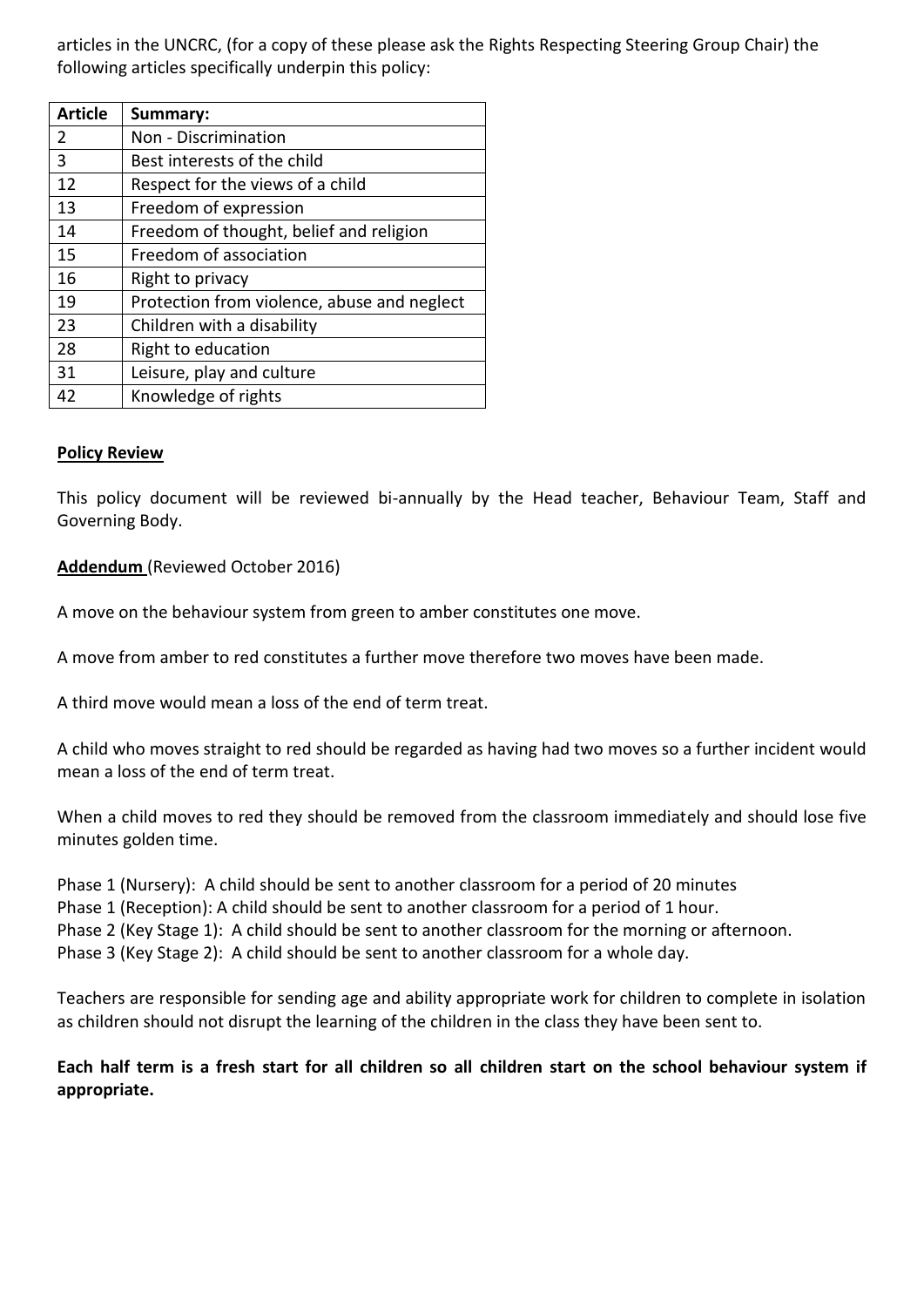# **Behaviour Policy Addendum COVID-19**

At Roseberry Primary School the safety and well-being of our children is our number one priority. We believe that all children should be kept from harm and protected, and that they should be given the opportunity to share how they feel in various situations.

 All children should continue to aspire to the characteristics of our avatars and the rights of others, and in particular, should be mindful of the following -



**Eager Ethos** - I understand that my actions, words and choices have consequences and may impact on others



**Annie and Arnie -** We listen to others when they are speaking and can follow instructions given by an adult



**Artie Creative -** I can motivate myself and others and encourage them to make good choices



**Teamwork Tango -** I know that I need to be adaptable and able to make changes when I need to



**Pop Passion - -** I can take care of my property, the property of others and of the school



**Steely Resilience -** I can talk about things that I find difficult

# **In addition, children and staff should:**

# **Respect their revised day-to-day expectations of the group and wider school**

- children should adhere to the revised rules and expectations for entering and exiting the school site - children should stay in their own rooms unless directed otherwise

- children should only interact with others in their own group throughout the school day

- children should only use their designated entrance and exits to the school building

- children should stay at their own desks unless directed otherwise

- children should obey social distancing rules at all times, in and out of the class group

- children should follow hygiene rules, including washing hands when asked to throughout the day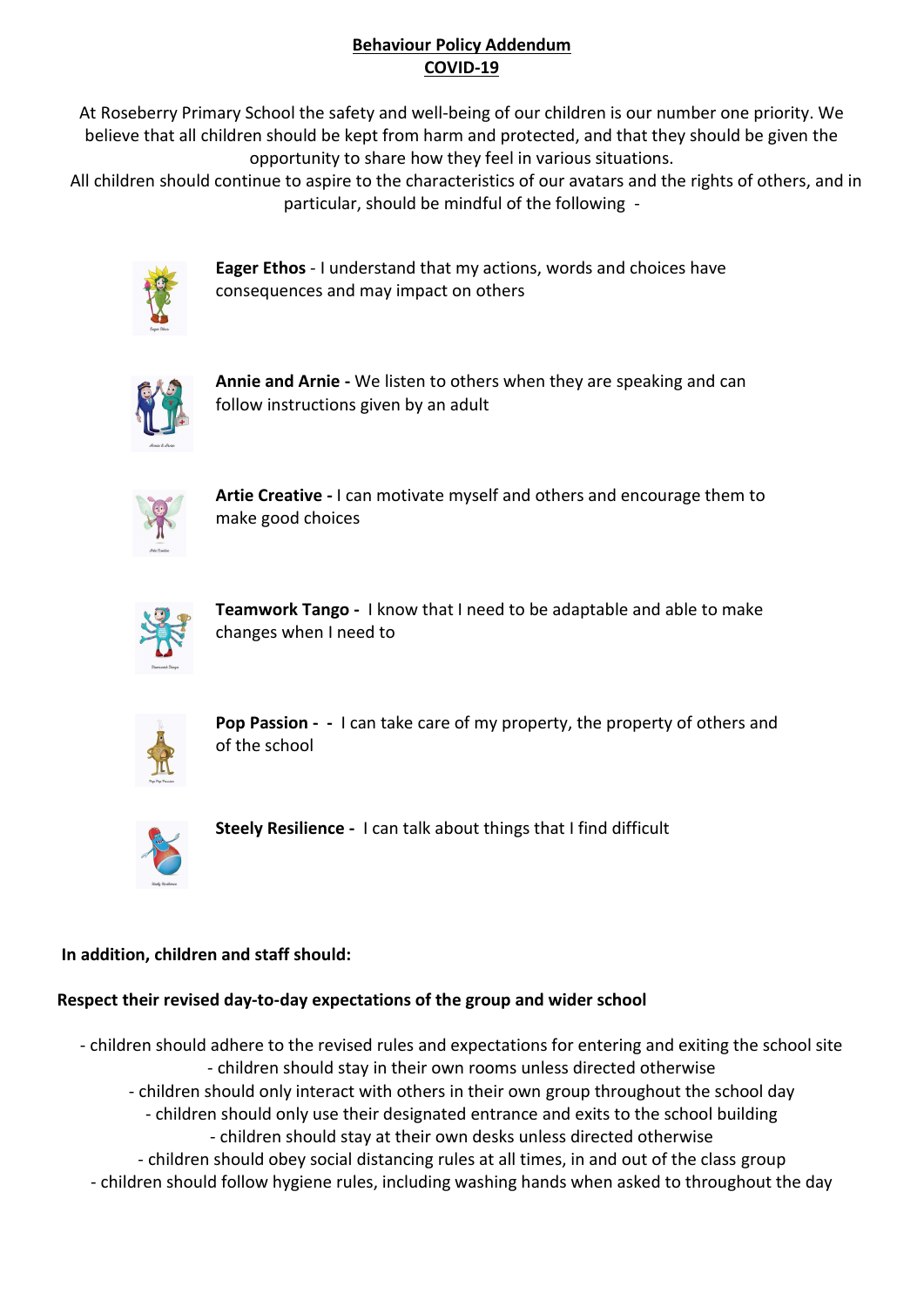# **Be aware of, and follow, expected self-care and health needs:**

- children should inform an adult if they feel they have any Covid-19 symptoms (symptoms will be shared with children)

- children should use tissues when sneezing or coughing and dispose of in lidded bins

- children should only go to the toilet areas one at a time and thoroughly (at least 20 seconds) wash their hands after use

- children should only use their own resource packs, not interfering or touching the resources or equipment of others

- all items used in the class group should be cleaned and sanitised after use e.g. lunchtimes and end of school day

- children should only use their own water cup and eat/drink their own food. No sharing is allowed - children will not bring any additional items into school other than lunch boxes and clothing

# **Rewards and Sanctions**

In the unfortunate event of misbehaviour, pupils will be given clear, explicit warnings and reminders of appropriate choices. If, following this, behaviours do not improve, the SLT can be called (via red triangle or via Skype for business) to remove the child for a time out.

Time outs will be arranged in separate areas so that there are no cross-group interactions. In the event there are recurring incidents which pose a risk to pupils and staff, parents will be contacted, and children will be collected from school to ensure the safety of themselves and others.

If any adverse behaviours take place that could affect the health or safety of individual pupils or staff, then an individual risk assessment may be completed to review the safety of that child in school site during the pandemic restrictions.

Children who continue to cause concern due to their behaviours could be subject to exclusion in accordance with our exclusion policy

# **Whilst we aim to follow all guidelines and procedures relating to our behaviour policy, and to ensure that we are following the Dfe guidelines, please be aware of the following:**

- We will support the children to understand that they need to remain with their allocated group and staff member.
- Children will be taught and gently reminded about social distancing, including trying to maintain a distance of two metres between themselves and others. However, this may not always be possible and children will not receive a consequence as a result of this unless there is deliberate, malicious intent
- Where possible, staff members will try to maintain social distancing from children and other staff members. We recognise that this may not always be possible, especially in EYFS and KS1.
- Any adjustments that are usually made to the school day, such as the use of specific materials and resources or Teaching Assistant support will continue as much as practical and school is able to do so. We will ensure the cleaning of shared materials and resources between uses (where this is practical) and at the end of the school day
- Staff will try to avoid having or maintaining physical contact with children unless necessary for the safety or well-being of a child

We recognise that these are unusual times for our children so we will we always endeavour to support any child in managing their own behaviour in a positive and caring way. As always, the safeguarding of children and staff members remains our top priority.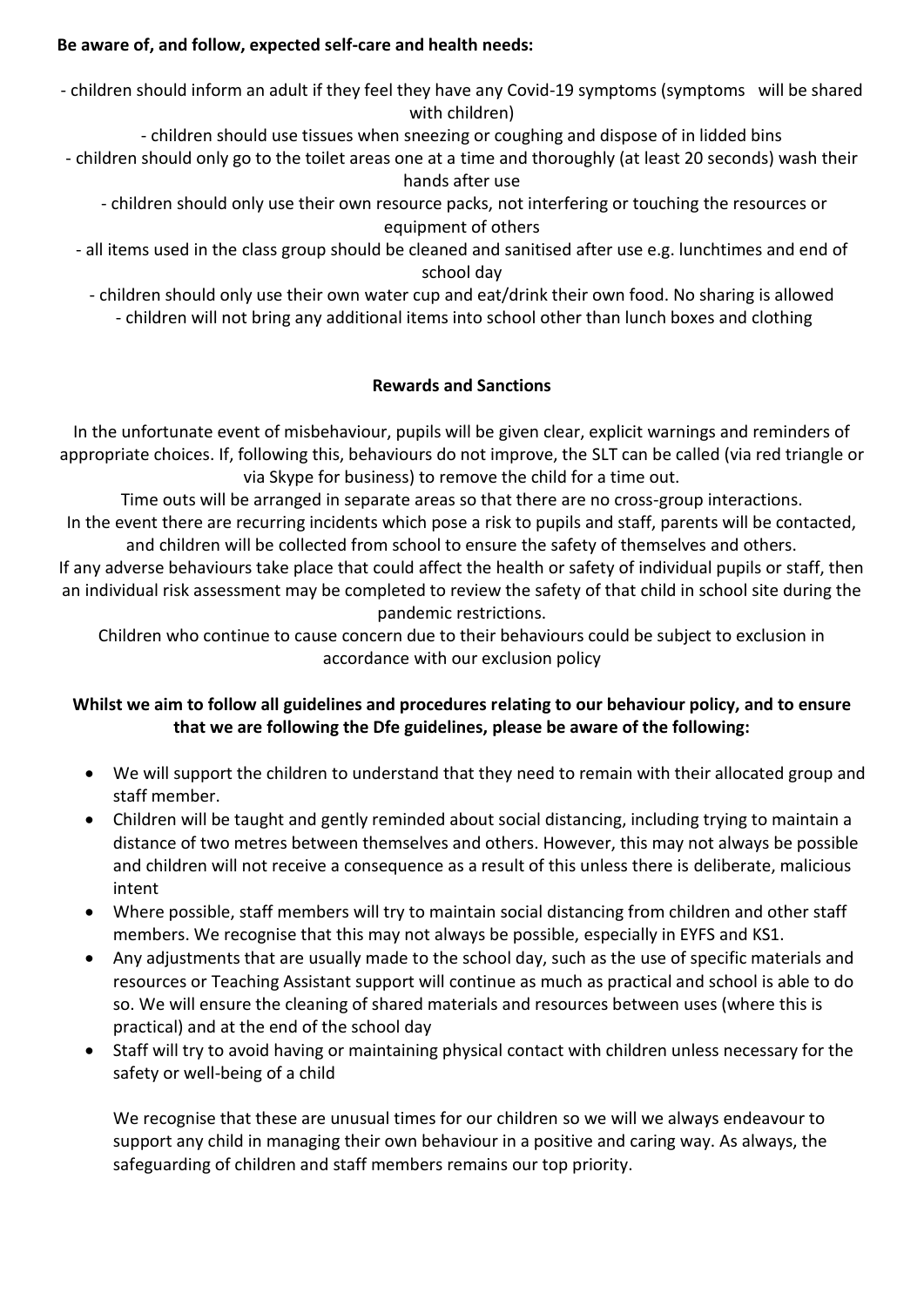# **Anti-Racist Policy**

# **What is a racist incident?**

The Macpherson Report and the Home Secretary's Action Plan urges 'the police, local government and other relevant agencies' to adopt the following as their definition of a racist incident:

# **A racist incident is any incident which is perceived to be racist by the victim or any other person.** As a result of this, we must ensure that our Behaviour and Equal Opportunities Policies meet these recommendations to prevent racist incidents in our school.

We have adopted the recommendations given by the Local Authority in the following documents, 'Dealing with Racist Incidents: Policy and Guidelines for Schools' and the 'Education for a Multi-ethnic Society: Guidelines for Schools.

# **Examples of Racist Incidents**

- Insults
- lokes
- Graffiti
- Abusive letters
- Refusal to co-operate with pupils because of their cultural or their origin
- Physical assault
- Possession of racist materials
- Damage to property
- Theft
- Racist comments
- Ridicule of an individual's cultural or ethnic background
- Incitement of others to behave in a racist way

# **Dealing with Racist Incidents**

Roseberry Primary School is committed to equality of opportunity, integration, combating bullying in all its forms and creating a safe and secure learning environment for all its pupils. In order to deal effectively with racist incidents we will:

- Adopt the Local Authority's definition of a racist incident
- Encourage pupils to report racist incidents
- Ensure that racist incidents are take seriously
- Make it clear that racist incidents are unacceptable
- Give support to the victim
- Contact parents of both the victim and perpetrator if a racist event occurs
- Use the curriculum and acts of worship to discourage racism in general
- Record all racist incidents
- Follow the recommendations for reporting racial incidents to the governors, Local Authority and parents.

# **Sanctions for Dealing with Racist Incidents**

- Immediate verbal reprimand
- Formal apology to the victim
- Letter of apology to the victim
- Loss of playtime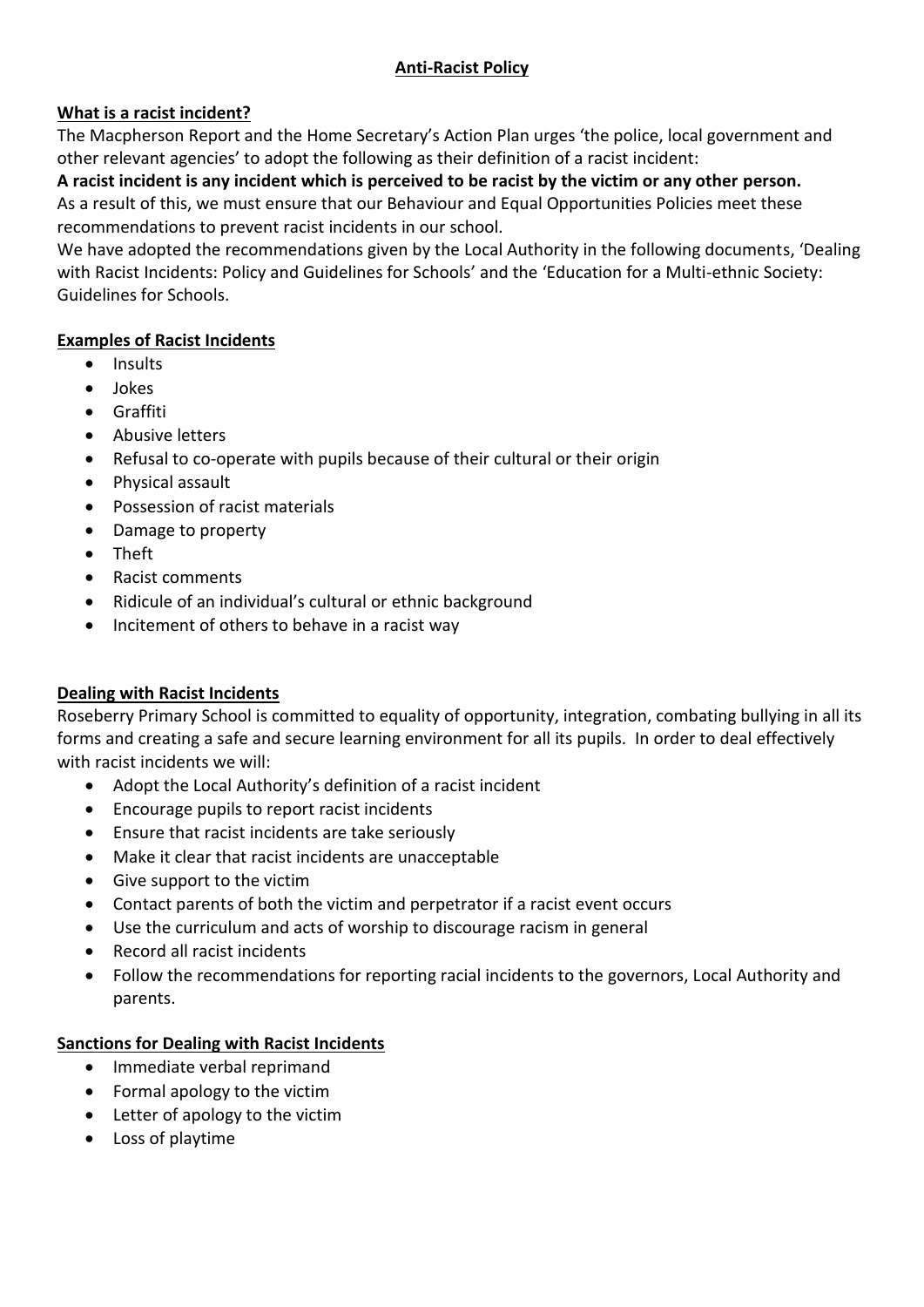# **More serious incidents may require**

- A letter home to parents
- A report to parents of the victim and perpetrator
- Exclusion from lunchtime
- Fixed term exclusion
- Permanent exclusion

#### **UNICEF- Rights respecting:**

In addition to the rights in the behaviour policy articles 7, 8, and 10 also apply to this policy.

#### **Recording and Reporting Racist Incidents**

- All incidents must be recorded on the 'Racist Incident Monitoring form'
- The Head teacher will report the number of incidents to the Governing Body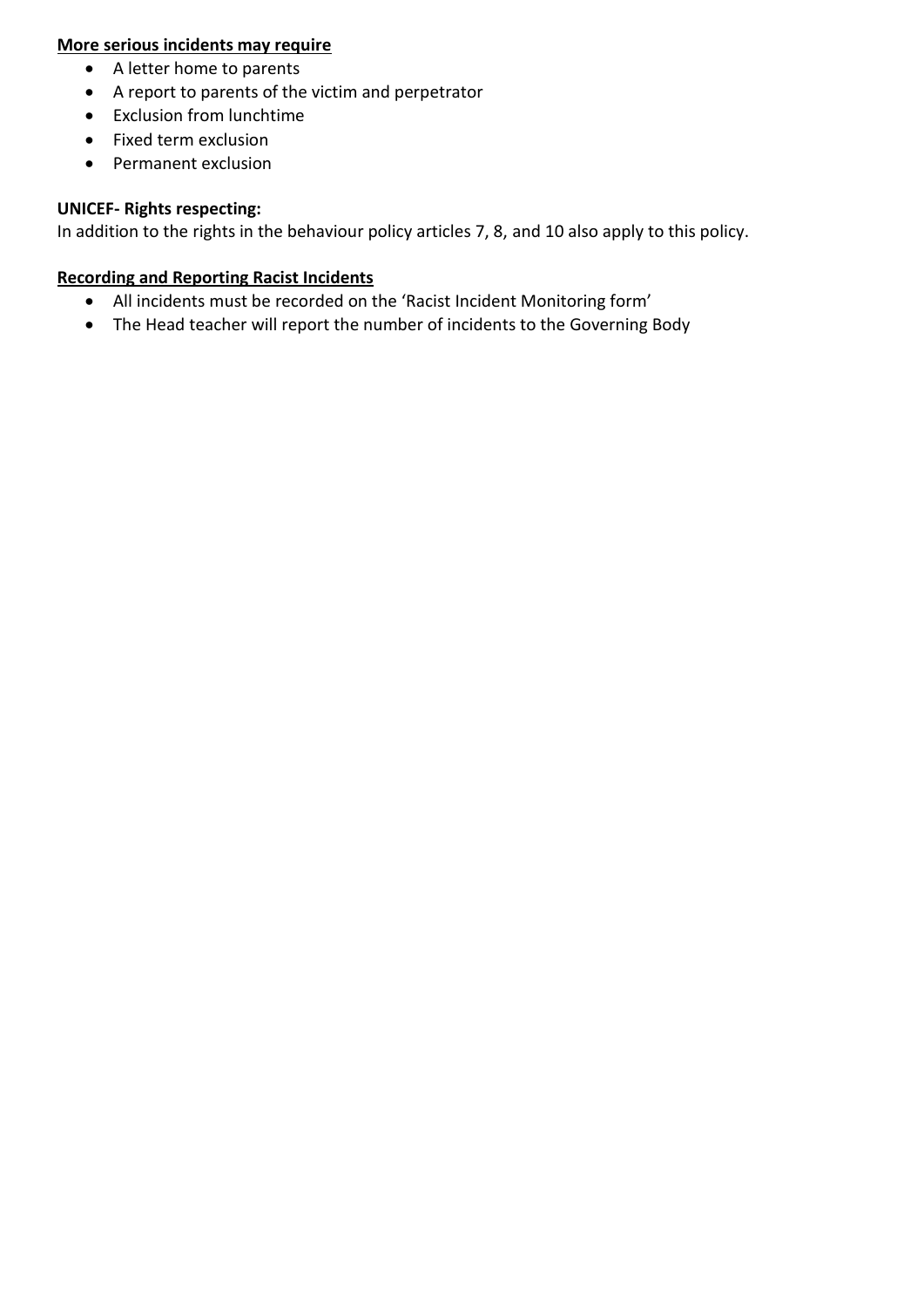# **Playground and Field Rules**

- Stay on the playground, unless the teacher on duty gives permission to access grassed areas.
- Use only games equipment provided by the school.
- Follow the rules of any organised games.
- Teachers will identify which class or Year group can use the fruit or fixed play equipment.

# **Lining Up**

When the whistle is blown, you should:

- Walk sensibly to your line when asked to do so.
- Wait quietly for your teacher.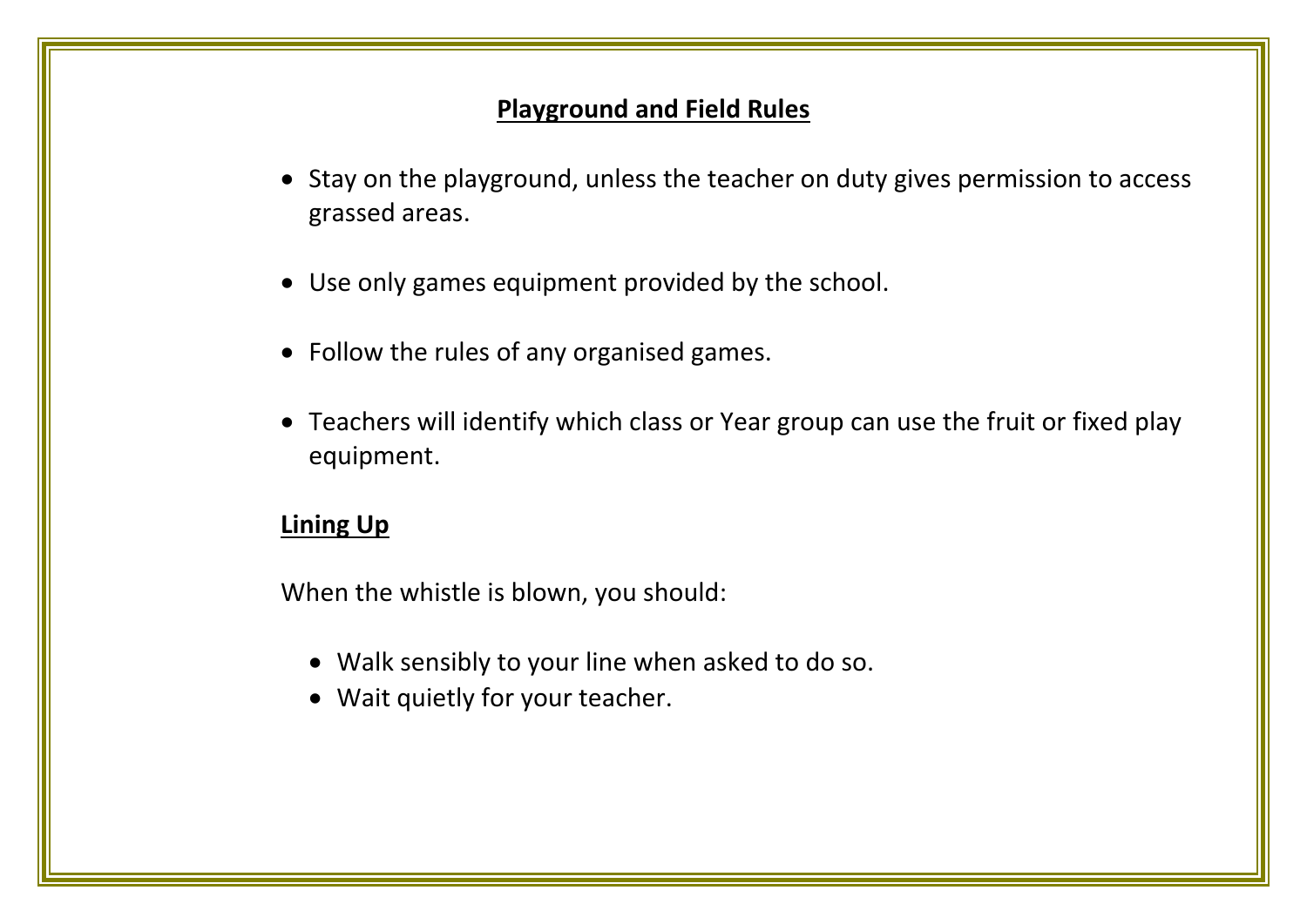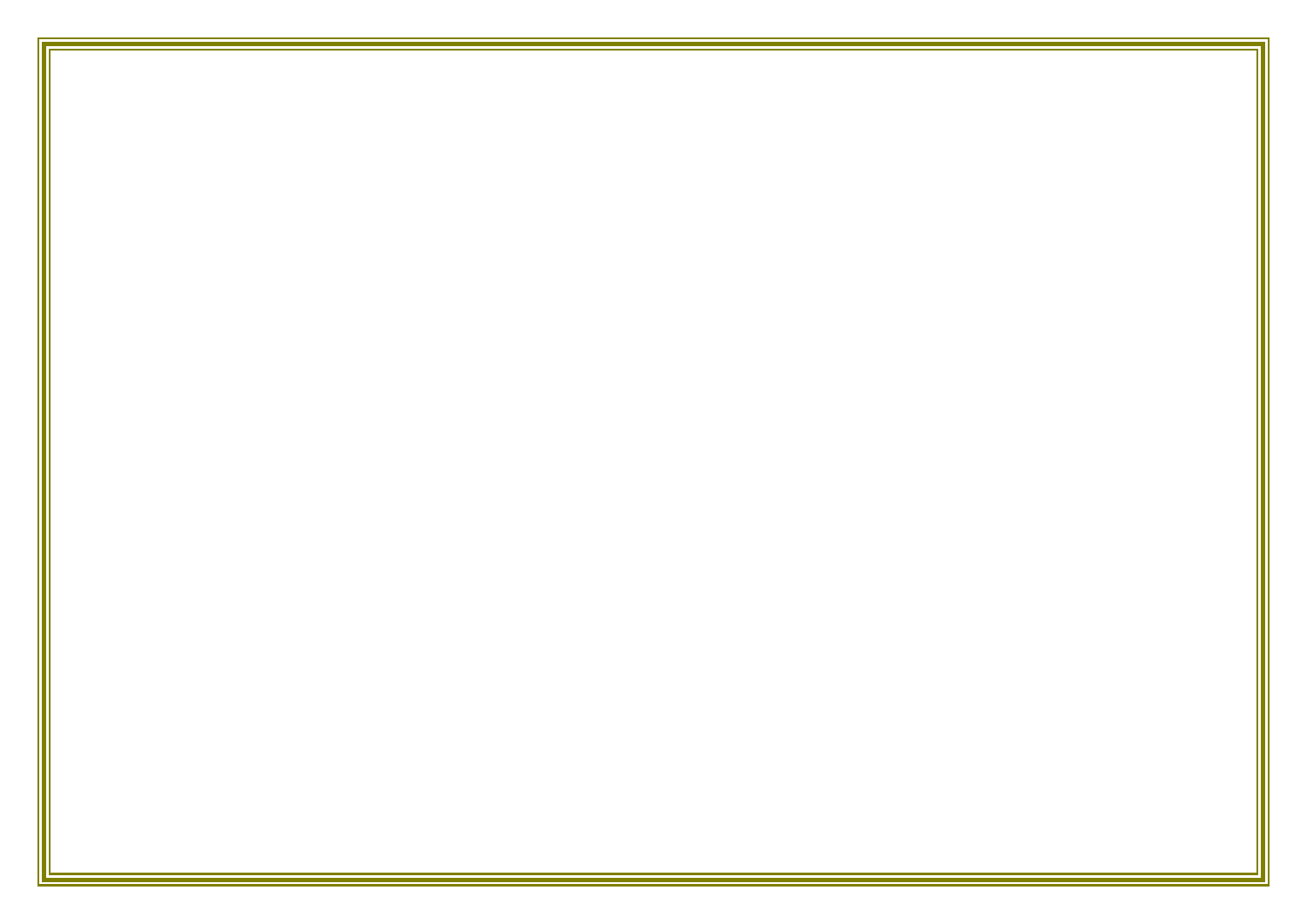# **Guidance for Lunchtime Supervisors**

- Stay on the playground, unless the teacher on duty gives permission to access grassed areas.
- Use only games equipment provided by the school.
- Follow the rules of any organised games.
- Teachers or lunchtime supervisors will identify which class or Year group can use the fruit or fixed play equipment.

# **Lining Up**

When the whistle is blown, you should: Walk sensibly to your line when asked to do so. Wait quietly for your teacher.

# **Additional Guidance**

Wait with the class until the teacher arrives. Promote positive behaviour with stickers. Use calm, quiet voices and use praise to promote good behaviour.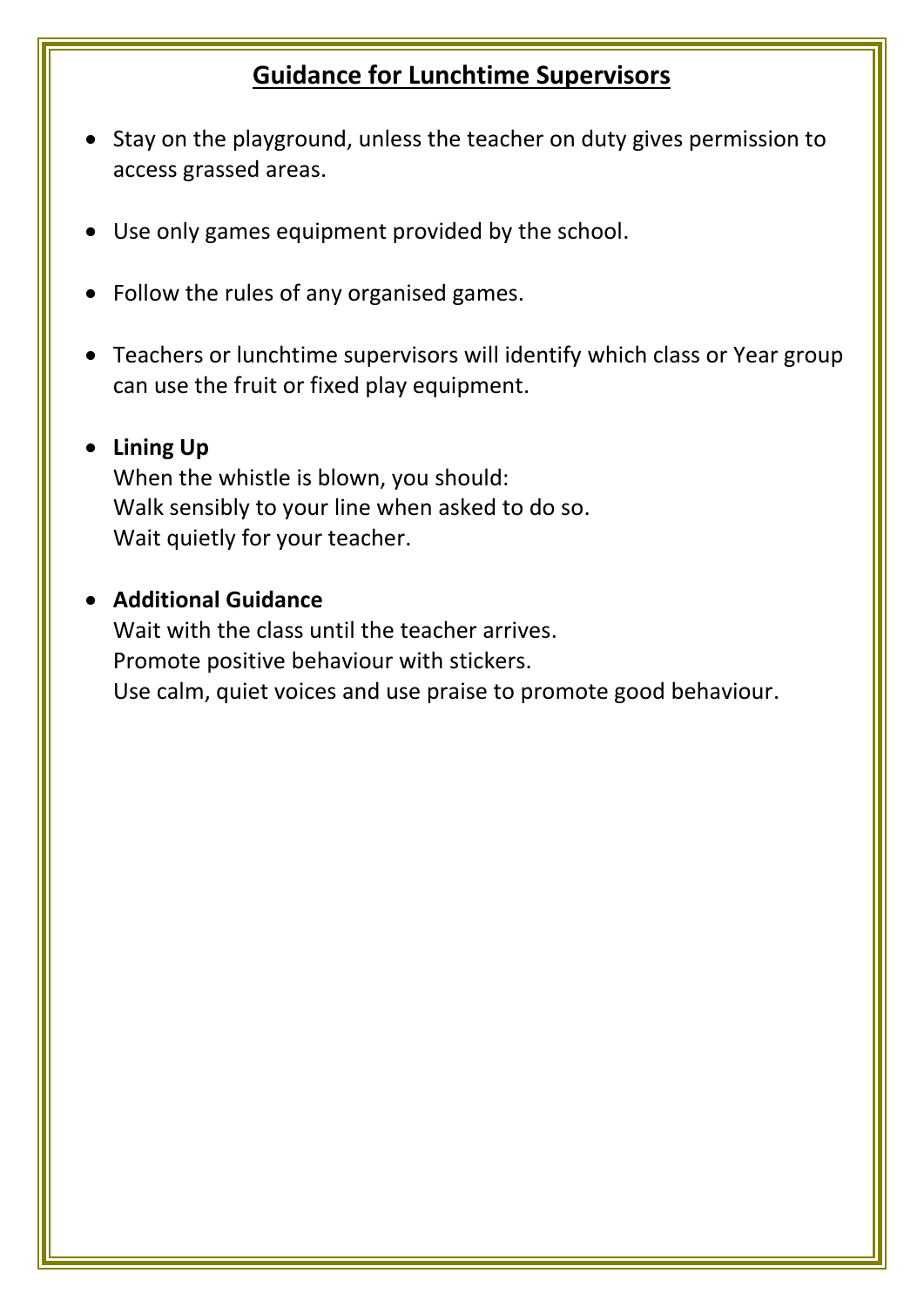# **Dining Hall Rules**

- We line up and walk sensibly.
- We use please and thank you.
- We sit where we are told.
- We take off our hats and coats before we eat.
- We talk quietly.
- We put up our hands if we need something.
- We use our knives and forks.
- We do not share our lunches.
- We scrape our plates.
- We put our rubbish back in our lunch boxes.